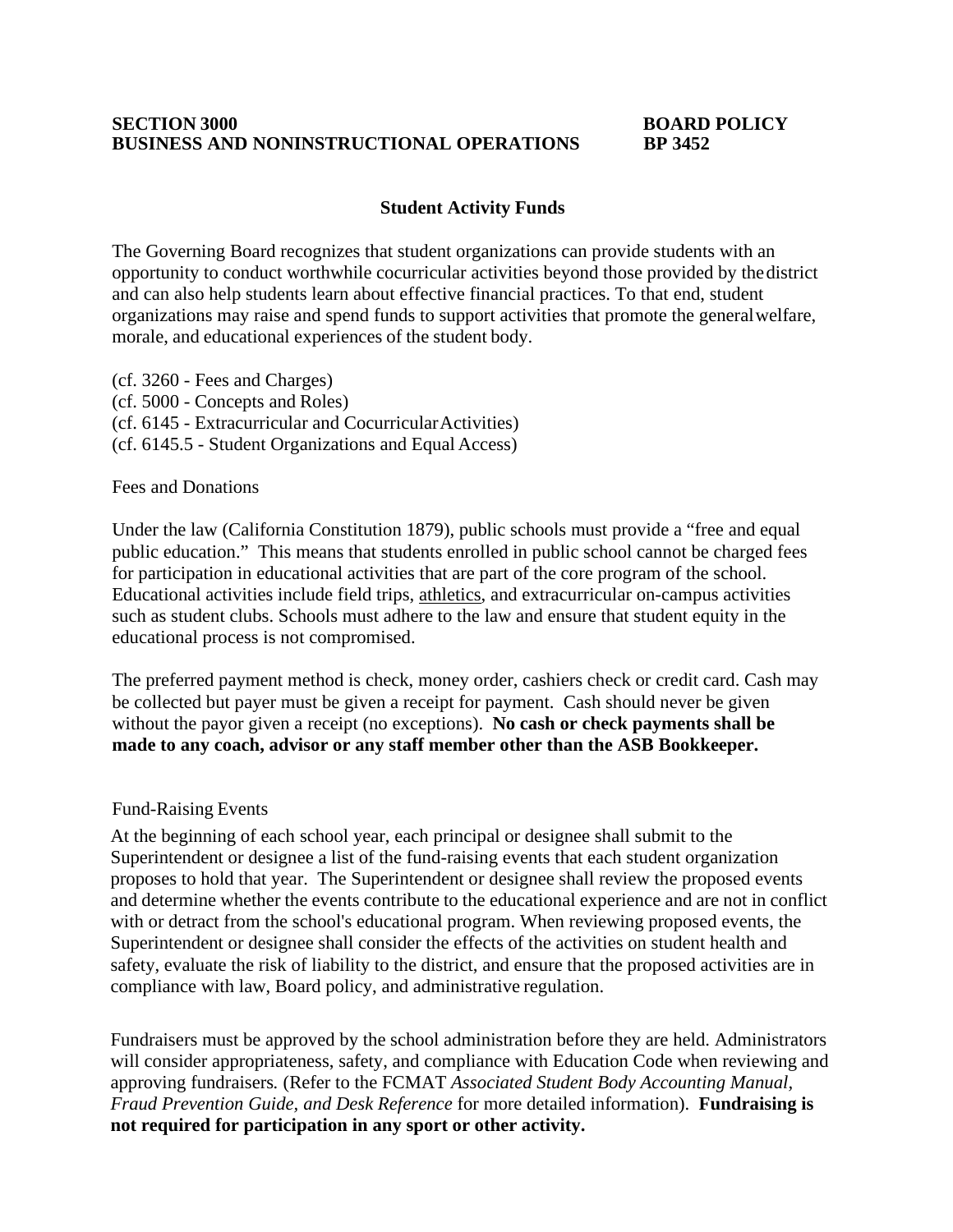# BUSINESS AND NONINSTRUCTIONAL OPERATIONS - BP 3452 (Continued)

(cf. 1321 - Solicitation of Funds from and by Students) (cf. 3530 - RiskManagement/Insurance) (cf. 3554 - Other Food Sales) (cf. 5030 – Student Wellness) (cf. 5142 - Safety) (cf. 5143 - Insurance)

Management of Funds

Student body funds shall be managed in accordance with law and sound business procedures designed to encourage the largest possible educational return to students without sacrificing the security of funds.

The Superintendent or designee shall develop internal control procedures to safeguard the organization's assets, promote the success of fund-raising ventures, provide reliable financial information, and reduce the risk of fraud and abuse. These procedures shall detail the oversight of activities and funds including, but not limited to, the appropriate role and provision of training for staff and students, parameters for events on campus, appropriate and prohibited uses of funds, and accounting and record-keeping processes, including procedures for handling questionable expenditures.

**All administrators, coaches, directors, and ASB clerks must sign an acknowledgement that they have read, understand and will abide by this policy as well as associated forms and procedures.** 

**All parents of students participating in athletics, extracurricular, or cocurricular activities must acknowledge they have received read and understand this policy.**